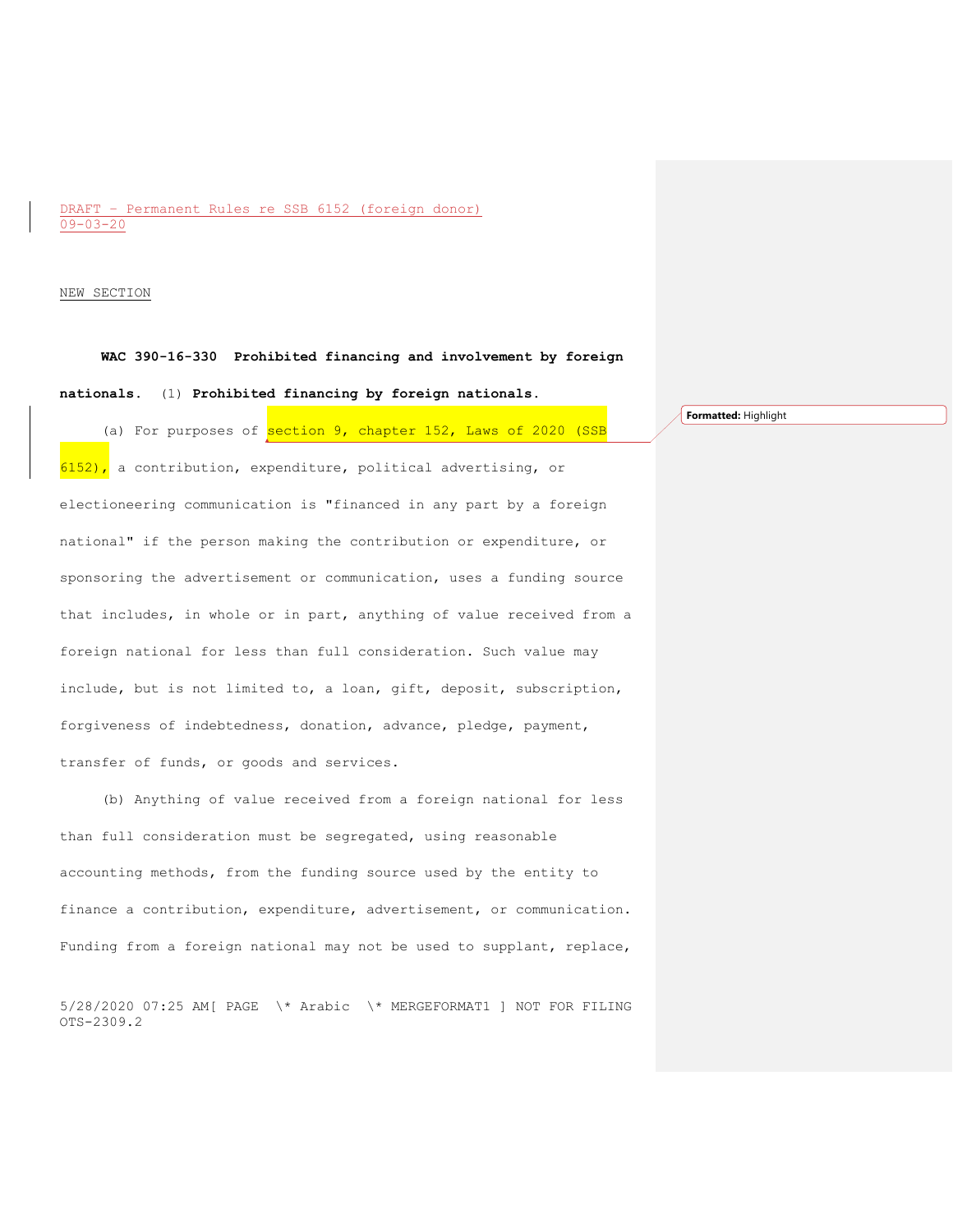## DRAFT – Permanent Rules re SSB 6152 (foreign donor) 09-03-20

or replenish the funding source or any of the resources or activities funded by that source.

(2) **Prohibited decision-making involvement by foreign nationals.**

(a) For purposes of section 9, chapter 152, Laws of 2020 (SSB

**Formatted:** Highlight

 $6152$ ), a foreign national is "involved in making decisions regarding the contribution, expenditure, political advertising, or electioneering communication in any way" if the foreign national directs, dictates, controls, or directly or indirectly participates in the decision-making process regarding any such contribution, expenditure, advertisement, or communication.

(b) If any entity is a subsidiary, branch, unit, or division of a foreign national, or otherwise established, financed, maintained or controlled by a foreign national, under the criteria provided in WAC 390-16-309(3), the decision-making authority of such entity regarding the contribution, expenditure, advertisement, or communication, must be clearly established to be comprised exclusively of United States citizens or legal permanent residents, in order to exclude involvement by any foreign national.

[]

5/28/2020 07:25 AM[ PAGE \\* Arabic \\* MERGEFORMAT1 ] NOT FOR FILING OTS-2309.2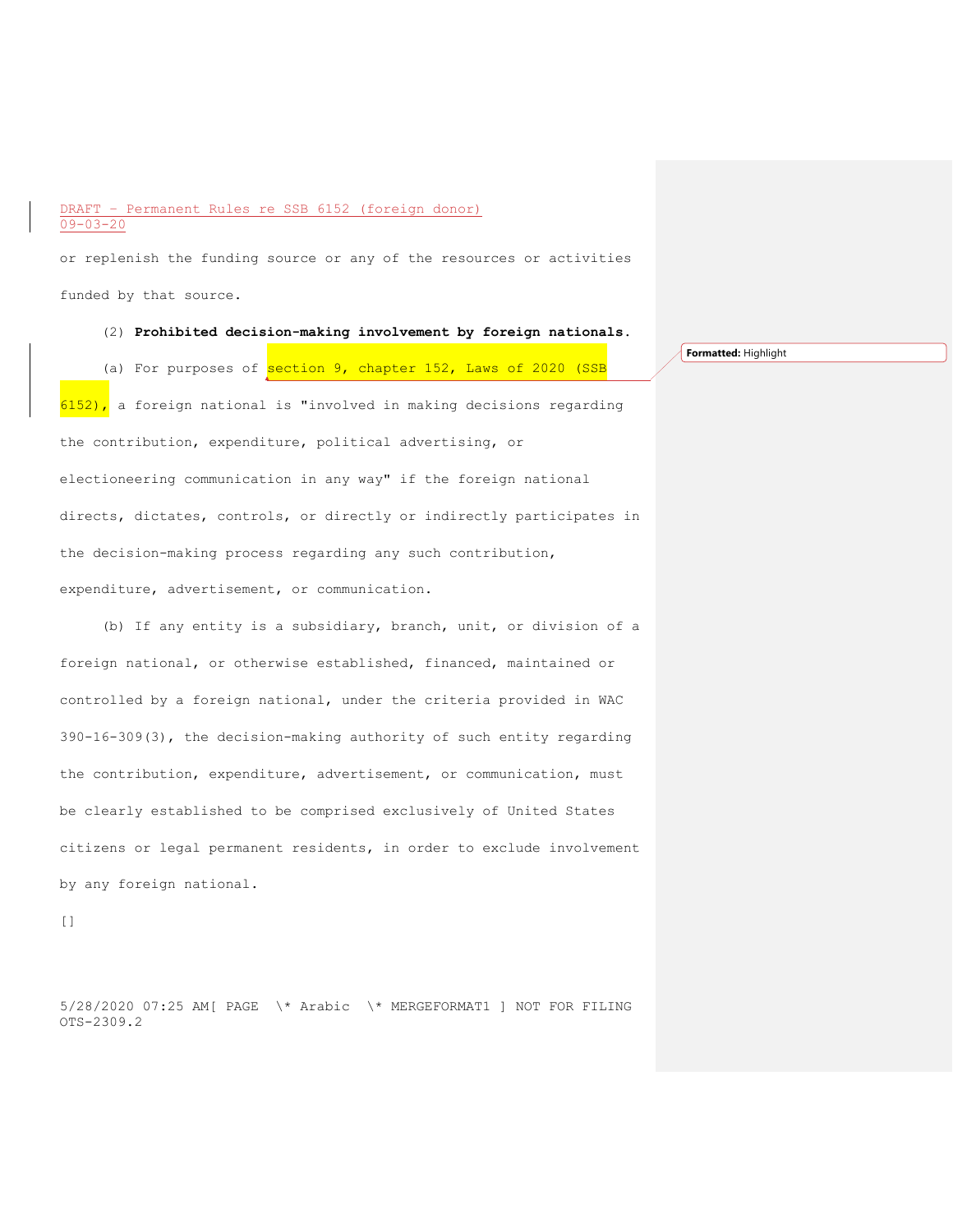## DRAFT – Permanent Rules re SSB 6152 (foreign donor) 09-03-20

NEW SECTION

**WAC 390-16-335 Certification for contributions from entities— Prohibited activity by foreign nationals.** (1) The certification required for a candidate or political committee to accept each contribution from a partnership, association, corporation, organization, or other combination of persons must be received in writing, either:

(a) By the date the report including the contribution is due, or within ten business days, whichever is later; or

(b) Within thirty days from the date the contribution is received, so long as the candidate or committee keeps anyseparates uncertified contributions in a separate bank account, in accordance with acceptableusing reasonable accounting methods, to prevent commingling with other contributions, until the certification is received.

(2) Any uncertified contribution must be refunded or returned by the applicable deadline in subsection (1) of this section. The failure to timely refund or return an uncertified contribution constitutes a violation of chapter 42.17A RCW.

5/28/2020 07:25 AM[ PAGE \\* Arabic \\* MERGEFORMAT1 ] NOT FOR FILING OTS-2309.2

**Commented [SF1]:** Campaigns do not need to open multiple bank accounts. Money can be segregated effectively within the official account.